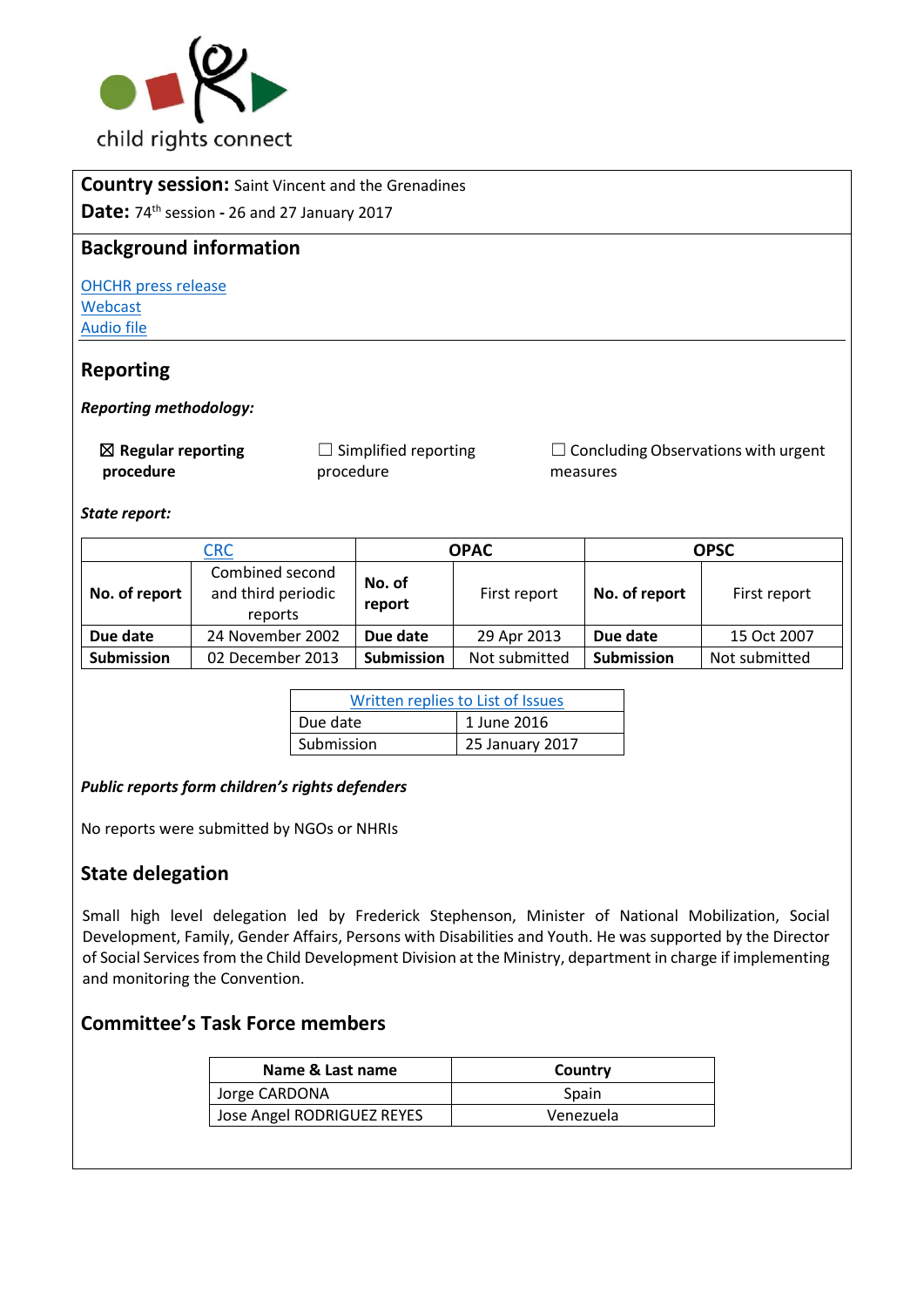

### **Dialogue description:**

#### i. **Character of the dialogue**

The atmosphere during the session was cooperative and constructive. The answers of the State to the Committee's questions were focused on technical programs, activities and actions implementing the CRC.

### ii. **General assessment made by the Committee:**

The Committee welcomed the accession to the two Optional Protocols to the CRC and the legislative progress made in some areas, however noted with concern that not all relevant laws for children are fully in line with the CRC. Committee members highlighted the absence of specific budgetary lines for children's rights implementation.

#### iii. **Main issues raised:**

- **Legislation:** The Committee was concerned that national law was not yet fully harmonized with the CRC, particularly in regards to the definition of the child, the principle of non-discrimination and the minimum age for marriage and death penalty. The State party replied that a legislative process revision will take place during 2017, and the harmonization of laws is currently on public debate.
- **Policy:** Committee members were concerned about the lack of a comprehensive policy to implement and promote children's rights rather than only focusing on child protection strategies. The delegation stated that due to lack of resources it is not possible to establish a division for human rights promotion. However, as part of the activities of the child protection strategy they conduct awareness-raising campaigns promoting children's rights.
- **Non- discrimination:** Committee members were concerned about discrimination against children with disabilities and children with HIV/AIDS. They emphasized the widespread discrimination against LGTBI children, and the criminalization of homosexuality for boys under 16 years old. The State replied that no change of laws was planned to decriminalize homosexuality, and explained that homosexual children are brought to psychosocial programs to express their views and give them support and treatment.
- **Sexual abuse and exploitation:** The Committee pointed out the high rates of sexual abuse, as result of a prevalent acceptation of violence against children and the low number of prosecutions and convictions. Committee members raised their deep concerns about the widespread occurrence of incest and sexual exploitation of children. The State party acknowledged that incest, sexual abuse and exploitation were big concerns for the islands, and once the cases were reported they were brought to justice. However, there is a high rate of unreported cases.
- **Child labor:** The Committee raised in various occasions its concerns about children engaged in hazardous work, particularly in agriculture, tourism and illicit drug trading. Committee members were concerned about the lack of reliable data on this issue, and the gap between the minimum age of employment at 14 years and the age of compulsory school at 16. The State did not provide information on this matter since the delegation did not have available data, but stated that the minimum age of work will be discussed during the law harmonization process.

# **Recommendations of the Committee**

In its [Concluding Observations,](http://bit.ly/2mcEP0D) the Committee recommended, *inter alia*: